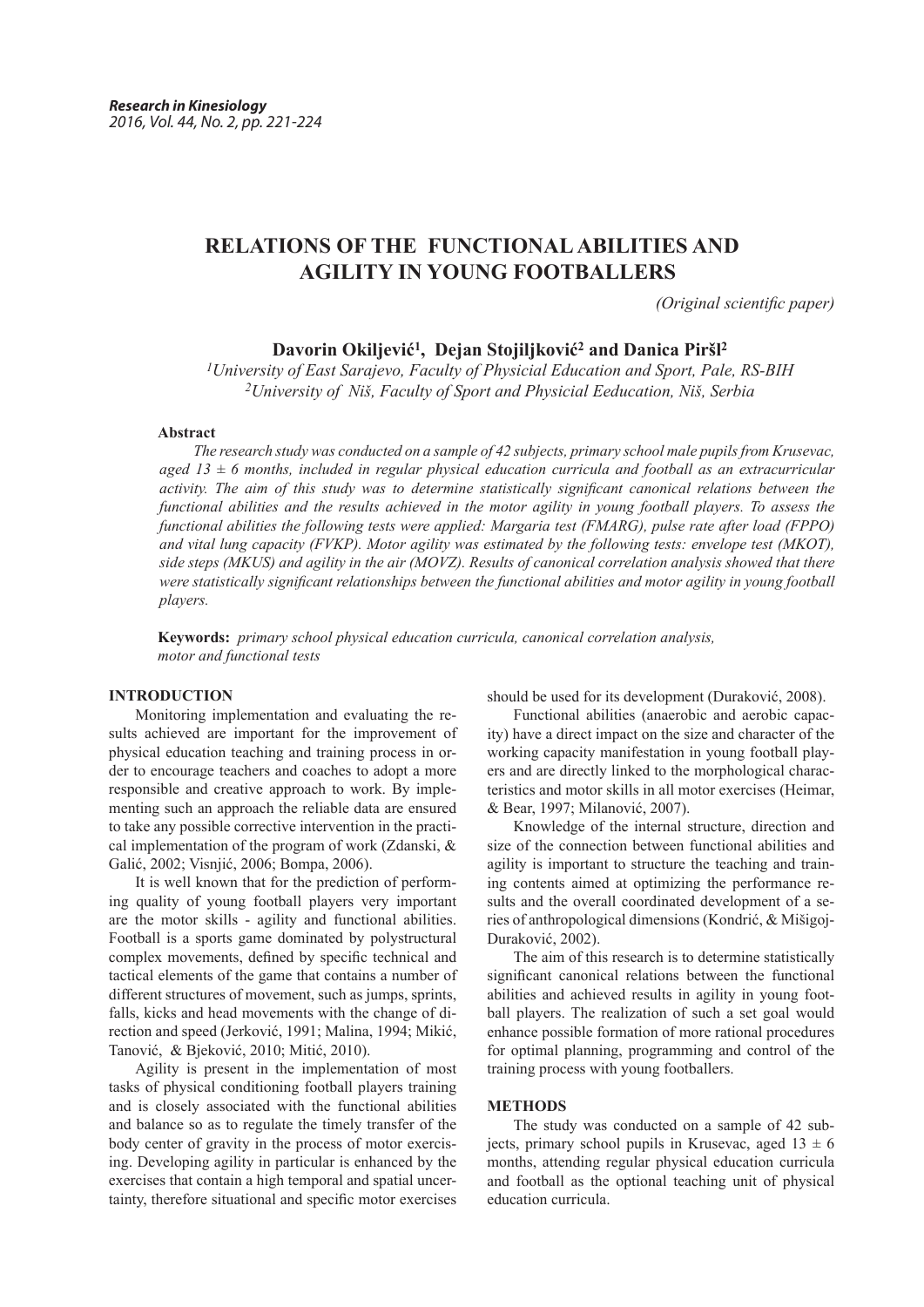# 222 *D. Okiljević et al.*

To assess the functional abilities, three tests were conducted: Margaria test (FMARG), pulse frequency after the load (FPLP) and vital lung capacity (FVKPL). These tests were used in studies of Heimar and Medved (1997). The evaluation of the agility motor segment was defined by the following tests: envelope test (MKOT), side steps (MKUS) and agility in the air (MOVZ). The measurement characteristics of these tests have been confirmed in research studies of Kurelić et al., (1975). The data obtained in our study were processed by canonical correlation analysis.

# **RESULTS**

Analysis of the results obtained in Table 1. and 2. in the group of subjects in the area of functional abilities and agility shows that in the applied tests there were no significant deviances of the results from the normal distribution, because the skewness values do not exceed 1.00. Kurtosis results range below the normal value of the distribution of 2.75, which makes distribution mesokurtic.

In Table 3. which shows only the first statistically significant pair of canonical factors on a methodological justified conventional level of 0.01, one can notice a strong correlation  $(R=7)$  between the systems of the applied functional variables and the system of motor variables in the agility segment. This correlation has the appropri-

ate size of the coefficient of determination (R2=.53%) which points out to the mutual statistically significant effect of both systems of the applied variables. The significance of the canonical factors is confirmed by the test results applying the Bartlett's chi-square test (Chi-sqr.) with a high coefficient (43.58), which shows that the coefficients of canonical factor are statistically significant  $(P-level .000**).$ 

Given the size of the coefficient of canonical correlation (Can. R) and common variance Can. $\mathbb{R}^2$  it can be concluded that the results of the subjects' motor agility are manifested largely in relation to their functional abilities. More specifically, this impact is defined by the data shown in Tables 4. and 5. These tables present the structure of canonical factors in the system of functional variables and the system of motor variables in the agility segment.

Analysing canonical factors of the functional abilities tests (Table 4.) it can be concluded that the factor of agility success is best defined by Margaria test (FMARG -.76), slightly less by frequency pulse after the load (FPLP -.63) and the least by vital lung capacity (FVKPL .54 ).

Analysing canonical factors of agility (Table 5.) it can be concluded that the agility success factor is best defined by side steps test (MKUS -.75), slightly less by the envelope test (MKOT -.64) and the least by the agility in the air test (-.58 MOVZ ).

#### *Table 1. Basic statistical parameters for the evaluation of functional abilities*

| Variables    |    | Mean    | Min.    | Max.    | <b>Std Dev</b> | Skewn.   | Kurtos.  |
|--------------|----|---------|---------|---------|----------------|----------|----------|
| <b>FMARG</b> | 42 | 3.56    | 3.04    | 4.12    | 0.52           | 0.7431   | $-0.554$ |
| FPI PO       | 42 | 160.45  | 145.00  | 169.00  | 9.36           | 1.672    | 2.352    |
| <b>FVKPI</b> | 42 | 2442.30 | 2290.00 | 2860.00 | 57.48          | $-0.264$ | 134      |

*Legend*: arithmetic means (Mean), minimum (Min.), maximum (Max.), standard deviation (Std. Dev.), skewness (Skewn.), kurtosis (Kurtos.)

| Table 2. Basic statistical parameters for the assessment of motor abilities in agility segment |  |  |
|------------------------------------------------------------------------------------------------|--|--|
|                                                                                                |  |  |

| Variables                   |                | Mean                                             | Min.                 | Max.                   | Std Dev              | Skewn.                | Kurtos.                |
|-----------------------------|----------------|--------------------------------------------------|----------------------|------------------------|----------------------|-----------------------|------------------------|
| MKO.<br><b>MKUS</b><br>MOVZ | 42<br>42<br>42 | -54<br>⊢ ب<br>2.10<br>$\sim$<br>よつよ<br>. J . 2 J | 14.95<br>3.46<br>.70 | 22.43<br>16.5<br>16.84 | 3.42<br>2.95<br>4.62 | 0.562<br>0.452<br>274 | .428<br>1.323<br>2.050 |

*Legend*: arithmetic means (Mean), minimum (Min.), maximum (Max.), standard deviation (Std. Dev.), skewness (Skewn.), kurtosis (Kurtos.)

|  |  |                          | Table 3. Canonical correlation analysis of the predictor system of functional abilities with |  |
|--|--|--------------------------|----------------------------------------------------------------------------------------------|--|
|  |  | criterion agility system |                                                                                              |  |

| DF | ່ດກ<br>$_{\rm{outint}}$ | an R<br>LJ 4 | Chi-sqr.        | . .<br>đÌ           | '-leve <sub>r</sub> |
|----|-------------------------|--------------|-----------------|---------------------|---------------------|
|    |                         | $\sim$       | ட<br>. J O<br>τ | $+2$<br><u>. – </u> | $.000**$            |

*Legend*: Canonical factor of the size of canonical correlation between predictor and criterion variables (Can. R), Canonical root of the variability determination of the predictor and criterion expressed in percentages (Can. R<sup>2</sup>), Bartlett's Chi-square test (Chi-sqr.) to test the statistical significance of the coefficient of canonical correlation), degrees of freedom (df) and the level of significance of the coefficient of determination (P-Level)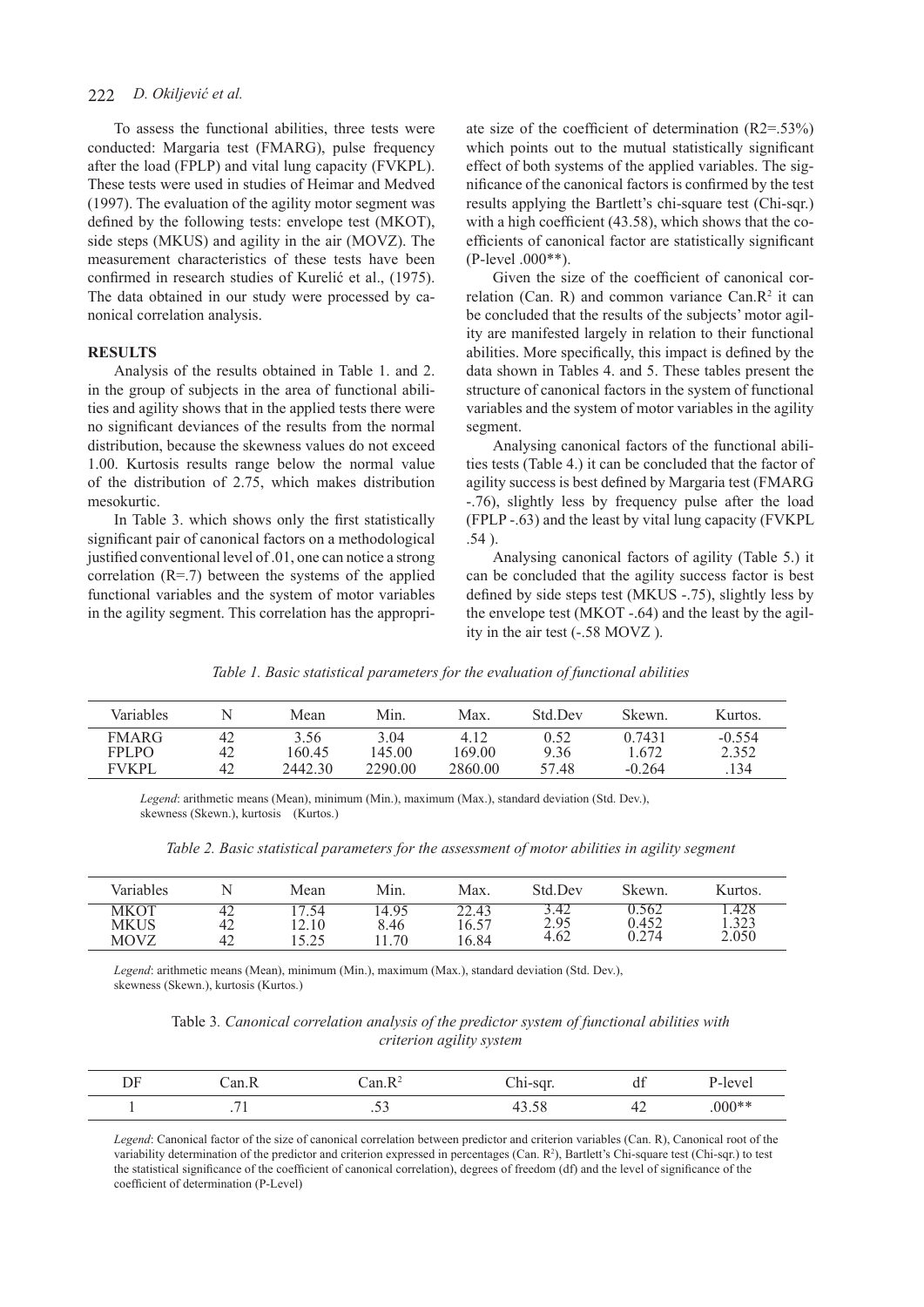| <b>Functional variables</b> | Canonical factor 1 |
|-----------------------------|--------------------|
| <b>FMARG</b>                | $-76$              |
| FPI PO                      | $-63$              |
| <b>FVKPL</b>                | 54                 |

# Table 4. *Structure of statistically significant canonical factor in the system of functional abilities*

# Table 5. *Structure of statistically significant canonical factor in the system of motor abilities in agility segment*

| Motor variables of agility | Canonical factor 1 |
|----------------------------|--------------------|
| <b>MKOT</b>                | - 64               |
| <b>MKUS</b>                | $-75$              |
| MOVZ                       | - 58               |

### **DISCUSSION**

Analyzing the obtained results shown in Tables 4. and 5., which show the relation of the canonical connection of the first canonical factor from the system of functional variables and the first canonical factor from the system of motor variables in agility segment, appropriate conclusions can be reached. Subjects who achieved better results in all of the applied tests used to establish the first canonical factor of the functional abilities, at the same time achieved better results in tests used to establish the first canonical factor of the motor skills in agility segment.

This is evident from the negative signs of the coefficients saturation tests: Margaria test (FMARG) and pulse rate after load (FPLP), as well as a positive sign for the vital lung capacity test (FVKPL) as compared to the first canonical factor which is defined as a general functional ability. In this regard, it is clear that the negative i.e. lower results in the tests (FMARG) and (FPPO), in fact, are better results. Also, it is clear that positive results of the test (FVKP), make better result.

Certainly, in this interpretation the reverse relations also apply, meaning that the subjects with better motor abilities in agility segment, achieve better results in the functional tests.

Similar results of the correlation of the functional and motor abilities in the agility segment were obtained in other studies (Stojanović, Ilić, Momirović, & Hošek , 1980; Ćavar, Glibić, & Markota, (2009) on the population of the skilled athletes. The values determined by the canonical correlation analysis in the research studies of these authors indicate high interconnection of the functional abilities and motor abilities in the agility segment.

### **CONCLUSION**

The obtained research results show that between the functional abilities, as a predictor system, and the results of the motor agility, as a criterion, there is a statistically significant canonical correlation.

Determining the relation of the functional abilities and results of motor agility, is a fundamental and still very current practical and theoretical problem, which is of great importance, primarily because of the possibility of forming rational procedures for the optimal orientation and selection of young football players, the planning and programming of training, as well as the effective monitoring of the development of relevant anthropological dimensions.

The results of this study can contribute to the rationalization of the regular PE curricula and extracurricular activities as well, so that special attention will be drawn in the training process to the development of those variables of the functional abilities in the context of the development of motor agility, which would on the appropriate level, enhance achieving better results in young footballers.

#### **REFERENCES**

- Bompa, T. (2006). *Teorija i metodologija treninga* [Theory and methodology of training*.* In Croatian.] Zagreb: Gopal.
- Ćavar, M., Glibić, M., & Markota, M. (2009). Opravdanost dijagnostike funkcionalnih sposobnosti dece testovima isključivo aerobnoga karaktera (Justification for diagnosis of children's functional abilities only by aerobic tests). In I. Jukić, D Milanović, C. Gregov i S. Šalaj (Eds.)*, Proceedings, 7. Godišnja međunarodna konferencija, Zagreb, 2009, "Kondiciona priprema sportista 2009"*  (pp.362-365). Zagreb: Kineziološki fakultet Sveučilišta u Zagrebu.
- Duraković, M. (2008). *Kinatropologija, Biološki aspekti telesnog vežbanja* [Kinanthropology, biological aspects of physical exercise. In Croatian.] Zagreb: Kineziološki fakultet Sveučilišta u Zagrebu.
- Heimar, S., & Medved, R. (1997). Funkcionalna dijagnostika treniranosti sportista [Functional diagnostics in training athletes. In Croatian.] *Međunarodno savetovanje, Zbornik radova* (pp.23-44). Zagreb: Fakultet za fizičku kulturu Sveučilišta u Zagrebu.
- Hamidović, M., & Bronja, A. (2011). Effect of explosive power of speed straigh keeping the ball in the game of football. *Research in Kinesiology, 39*(2), 207-211.
- Jerković, S. (1991). Relacije između situaciono motoričkih sposobnosti i elemenata tehnike u nogometu [Relations between situational motor abilities and technique elements in soccer. In Croatian.] *Kineziologija*, *23*(1-2), 46-53.
- Kondrić, M., Mišigoj-Duraković, M., & Metikoš, D. (2002). [A contribution to understending relations between morphological and motor characteristics in 7-19 pupils. *Kineziologija, 34* (1), 5-14.
- Kurelić, N., Momirović, K., Stojanović, M. Šturm, J., Radojević, Đ., & Viskić-Štalec N., (1975). *Struktura i razvoj morfoloških i motoričkih dimenzija omladine*  [Structure and development of morphological and motor dimensions of youth. In Serbian.] Beograd: Institut za naučna straživanja Fakulteta za fiičko vaspitanje Univeryiteta u Beogradu.
- Malacko, J. & Rađo, I. (2004). *Tehnologija sporta i sportskog treninga* [Technology of Sport and Physical Education. In Bosnian.] Sarajevo: Fakultet za sport i tjelesni odgoj Univerziteta u Sarajevu.
- Malina, R. M. (1994). Physical activity and training: effects on